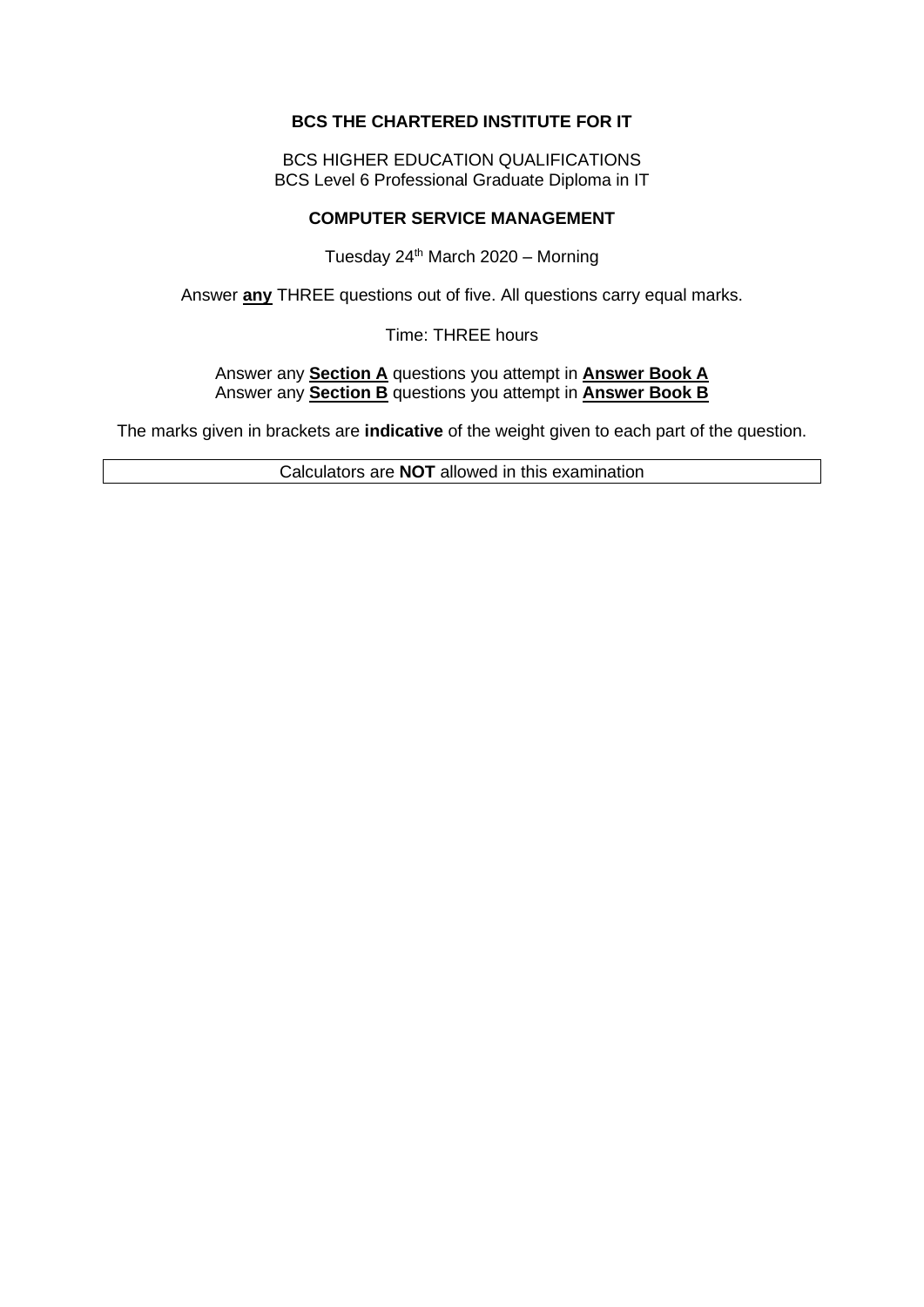### **Section A**

## **Answer Section A questions in Answer Book A**

**A1.**

a) Describe the steps that an IT support team would follow to resolve an incident reported by a user.

### **(15 marks)**

b) Propose an organisational structure which supports the steps you have described in A1 a).

# **(10 marks)**

# **A2.**

a) Describe in detail the **FIVE** levels of the **Capability Maturity Model** (CMM) for software development.

## **(15 marks)**

b) Discuss the importance of CMM to the management of software development giving examples which illustrate this importance.

# **(10 marks)**

# **A3.**

You are the manager of an information technology group in a medium sized hospital. Your group has been tasked with developing a support environment which provides medical staff with remote access to clinical records by means of hand-held devices including smartphones.

a) Outline what might be included in such a service, how it would be supported, and the limits to the service.

# **(15 marks)**

b) Describe the security controls which you would employ within your group to ensure that clinical data does not become available outside the medical staff.

## **(10 marks)**